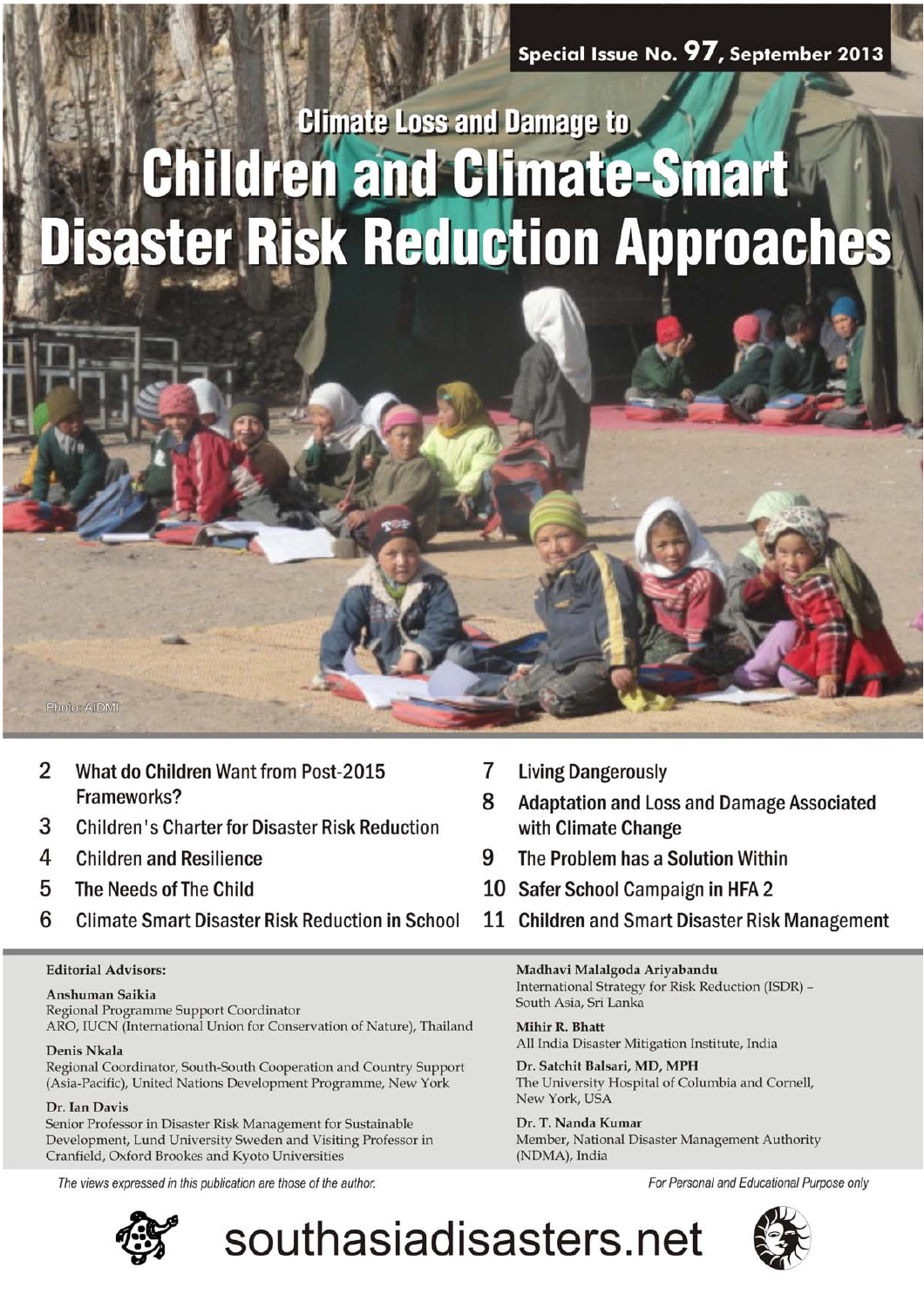### CAPACITY BUILDING

## What do Children Want from Post-2015 Frameworks?\*

Between now and the year 2015,<br>several important international frameworks will be discussed, negotiated and decided. This will include a) a new framework to replace the Millennium Development Goals (MGDs); b) UNFCCC negotiation on climate change with a new globally binding deal and; c) a successor to the Hyogo Framework for Action (HFA). The period of 2013 to 2015 therefore is crucial to influence and ensure that these processes build are silent future for children.

Seizing the opportunity, as a followup to the Children's Charter for DRR launched in 2011 at the Global Platform, partners of the Children in a Changing Climate Coalition carried out a follow-up research in 2012-13 to explore how best the Charter priorities can be achieved. These priorities are:

- 1. Schools must be safe and education must not be interrupted;
- 2. Child protection must be a priority before, during and after a disaster;
- 3. Children have the right to participate and to access the information they need;
- 4. Community infrastructure must be safe, and relief and reconstruction must help reduce future risk;
- 5. DRR must reach the most vulnerable.

The research consulted more than 1200 children in 17 countries, across Africa, Asia and Latin America. This constitutes important evidence that can better inform post 2015 decision making. Five key areas emerging from this exercise, which are vital to consider to ensure that DRR and resilience building in post 2015 discussions benefits and includes children are briefly discussed below.

First, making sure all children count. Children consulted cited a strong concern that DRR must reach the most vulnerable. Marginalized and hardto-reach children – such as orphans, street and working children, children with disability, children out-ofschool and from ethnicminorities, as well as girls must be specifically targeted, empowered and protected. Child sensitive DRR policies must be an important building block for post-2015 processes if they are to deliver outcomes on inequity and help facilitate all children to fulfill their potential.

Second, setting targets and delivering. Children want states to improve transparency, accountability and knowledge sharing in the run up and within post-2015 framework and this could be achieved by setting up measurable targets and effective system of DRR reporting. For a new post HFA framework, more transparent and participatory systems for accountability must be supported and must provide the opportunities for children and youth to participate.

Third, unpacking who is at risk: sex and age disaggregation. Children want account of differentiated impact

of disasters by sex and age and they consider it as an important priority for all post 2015 frameworks. Donors and governments need to invest in unpacking who is at risk by disaggregating data for better planning and targeting.

Forth, integration: ensuring basic services reduce risk. Children believe that for the post-2015 framework to effectively address disaster risk and strengthen resilience, action must take place not only on the humanitarian front but also in the sphere of long-term development. Key to reduce risk and building resilience, basic social services that meet children's rights to life, development, protection and participation need to be riskinformed. Looming concerns of children such as malnutrition, education, displacements, trafficking and so on can best addressed through a comprehensive and system-wide approach integrating DRR, CCA and development.

And fifth, participation: involving and including children. Children demand greater and consistent participation in decision making within the post HFA process. The proposal for a youth and children's forum on DRR in Japan in 2015 is a welcome step and shows the importance of consulting them in shaping DRR policy as well recognition to the fact that children can and do make important contributions to DRR policies.

**– Mihir R. Bhatt**

\* This note is based on the background paper titled as "The Resilient Future We Want: Children and Disaster Risk Reduction in Post 2015" (2013), jointly authored by partners of the Children in a Changing Climate Coalition (Plan International, Save the Children International, UNICEF and World Vision International) to influence preceding of the Fourth Session of the Global Platform for Disaster Risk Reduction, May 19-23, 2013. See: http://www.preventionweb.net/files/globalplatform/ 519dd284ee697Post\_HFA\_policy\_brief.pdf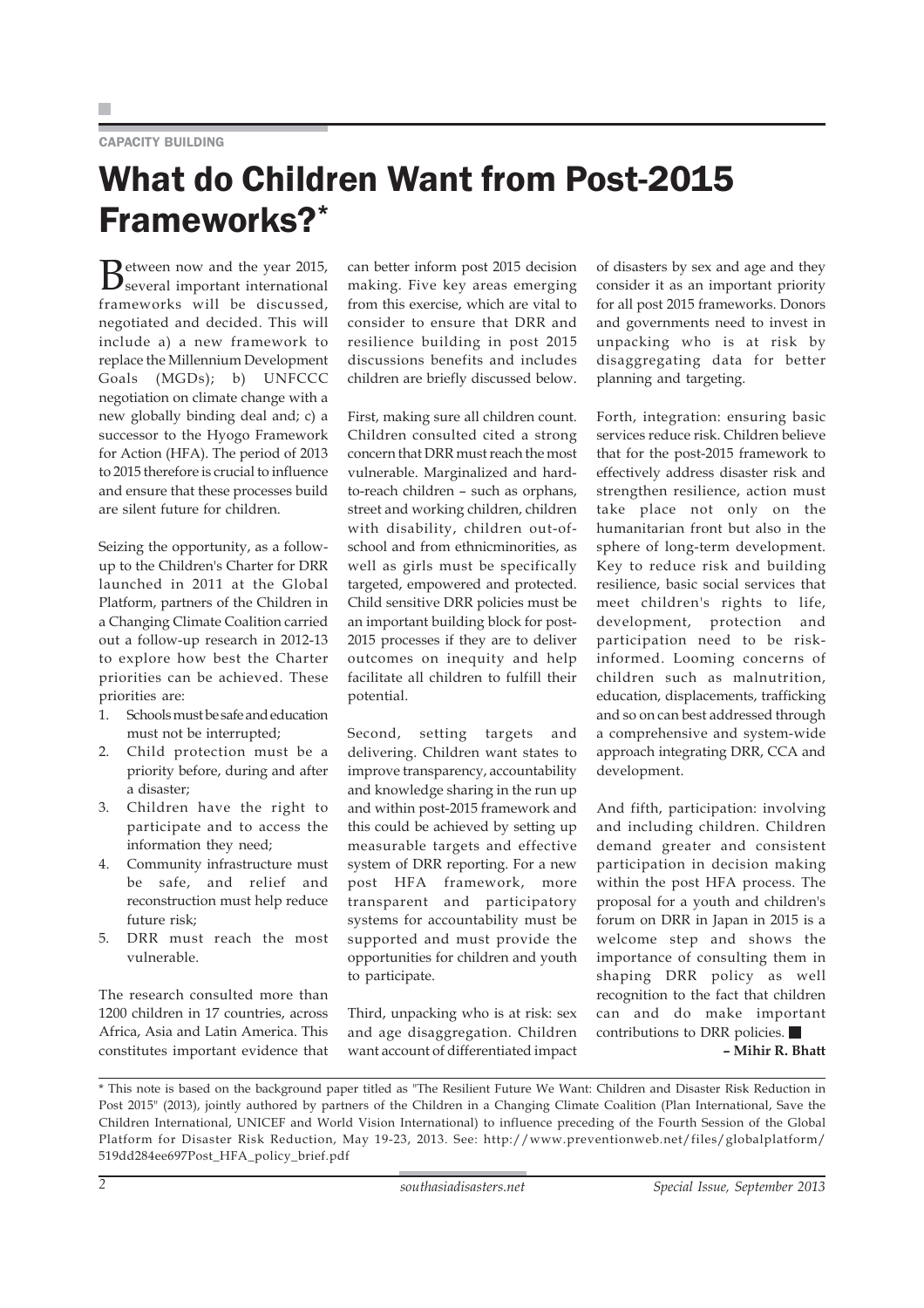### KNOWLEDGE SHARING

# Children's Charter for Disaster Risk Reduction

The **Children's Charter for Disaster Risk Reduction** (DRR) has been developed through consultations with more than 600 children in 21 countries in Africa, Asia and Latin America.<sup>1</sup>

Children were asked about the impacts of disasters on their lives, the networks that exist in their communities to tackle disasters and their priorities for DRR going forward.

The following abbreviated version of the charter presents five points selected based on the priorities identified by children themselves, grouped together according to the most common themes.

The aim of this charter is to raise awareness of the need for a child-

centred approach to DRR and for stronger commitment from governments, donors and agencies to take appropriate steps to protect children and utilise their energy and knowledge to engage in DRR and climate change adaptation.

### **1. Schools must be safe and education must not be interrupted**

*"I felt unhappy when I saw the school destroyed by the storm. I did not go to school because the school was destroyed. It happened at night and in the morning my friend and I went to school and found it had been destroyed."* A Child from Laos.

### **2. Child protection must be a priority before, during and after a disaster**

*"We do not feel protected by anyone in our community"* child from Mozambique. In India, children suggested training in life-skills which they feel would *"enable them to protect themselves from risks and troubles"* and that they be provided special care when they are traumatised by disasters.

### **3. Children have the right to participate and to access the information they need**

*"I am part of the Emergency Committee that has been created in the community. Our goal is to reduce the disaster risk by implementing the principles of the Community Emergency Plan."* A Child from Dominican Republic.

**4. Community infrastructure must be safe, and relief and reconstruction must help reduce future risk**

*"Build bridges because every year children miss school in the rainy season when they have to cross gullies, rivers and water channels huge enough to drown them."* A Child from Lesotho.

**5. Disaster Risk Reduction must reach the most vulnerable people**

*"In my area, there were three children about 4-5 years old. Once they went on the river dyke to avoid the flood water which could make them wet on the street, but they slipped and fell in the river and were drowned because they could not swim."* A Child from Philippines.

> *For more information: www.childreninachangingclimate.org*



Children of Bihar are signing Children's Charter at Launch of state platform for children participation in disaster risk reduction on December 5, 2012 in Bihar.

1 The consultations were conducted: by **Save the Children** in Cambodia, China, Dominican Republic, East Timor, Ethiopia, India, Laos, Mozambique, Philippines and Vanuatu; by **World Vision** in Bangladesh, Brazil, Ethiopia, Ghana, Kenya, Lebanon, Lesotho, Mexico, Nicaragua, Philippines, Tanzania and Vietnam; and by **Plan** in Indonesia.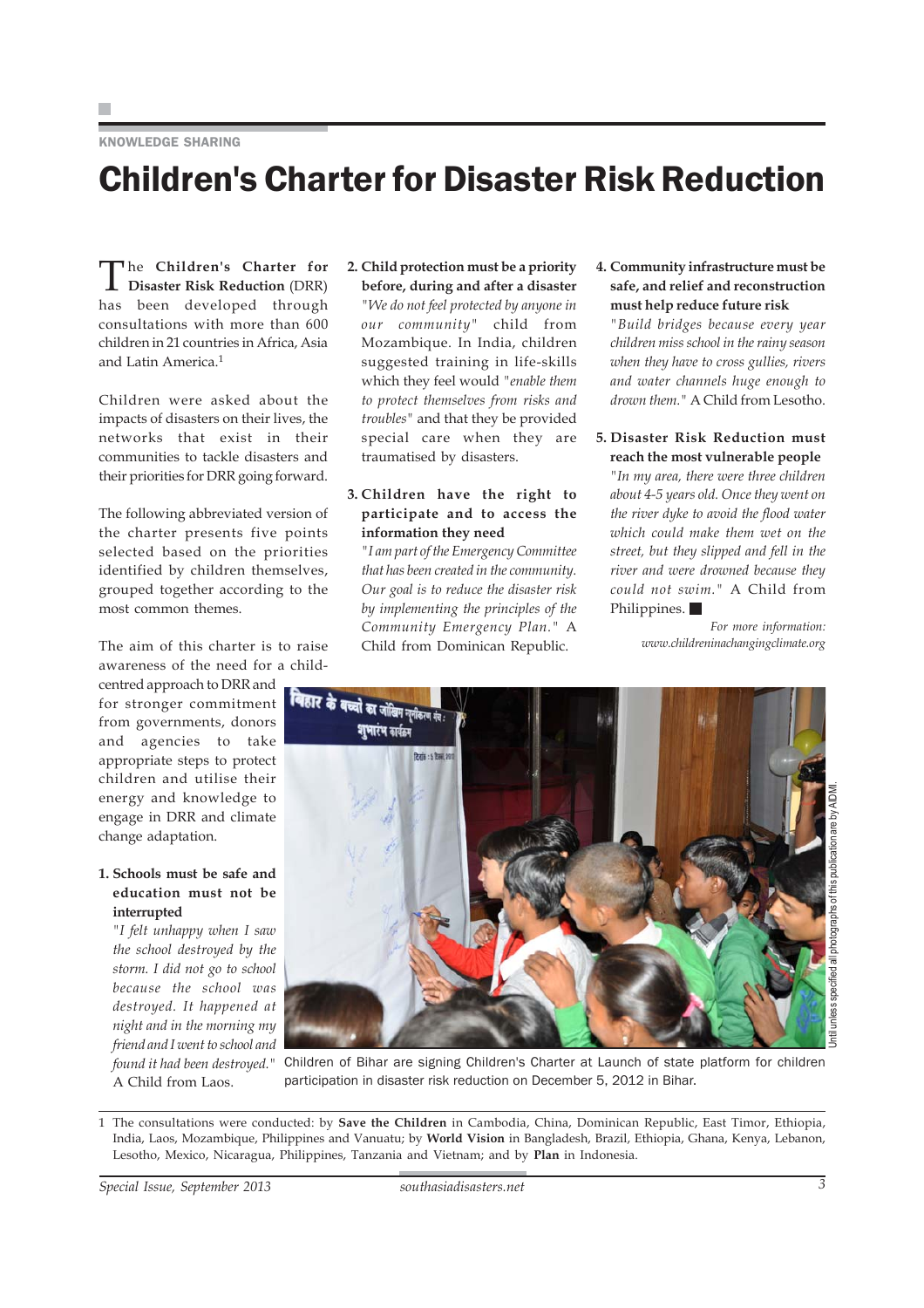RISK REDUCTION

# Children and Resilience

Teachers play a pivotal role in  $\mathbf I$  shaping the lives of children; their one word can crush the aspirations and creativity of a child or leave a lasting impression that will reach far in the future and beyond. Thus, it is inevitable to include teachers in creating and promoting a culture of preparedness and risk reduction. Teachers are people who are experienced and best equipped to provide children a safer education.

During various school safety audits in Assam the teachers came up with ideas on how resilience from disaster and climate change risks can be built upto reduce the vulnerability of children brought up to children. This is a short note on these ideas and insights for use by those who are engaged in work with children, building resilience, or the overlap of the two. The ideas and insights are structured to help take actions at school level. Each school or set of teachers may decide how to draw from this note. The note is developed from various one-to-one discussions with the school safety audit team in Assam as well as group discussions there in Assam and at All India Disaster Mitigation Institute (AIDMI) office in Ahmedabad. The note is reviewed by teachers in Assam as well as elsewhere.

The most exciting part of making schools safer campaign is explaining to children how to understand disaster risk reduction and climate change adaptation. The commonality and differences of disaster and climate risk concepts must be explained in local context. For example, how the local river will run dry or run flash floods; what will be the possible impact on local water pond or fishery in the lagoon. By doing so the concepts become real,



Students of Panchayat Union Primary School, Endiur, Marakkanam, Villupuram, Tamil Nadu.

come closer, and children can handle them and time-to-time also integrate to approach discussing of risk in the classroom as well as at home. During these discussions and debates the principle of an integrated approach to disaster risk reduction and climate change adaptation can be developed and agreed upon.

Several useful points were highlighted by teachers based on their experiences with disaster and risk reduction efforts. These include a) the need to promote participation of children and young in DRR planning and practice. DDMA and DRR agencies should increase their partnership with educational institutions; b) A school needs both – structural and nonstructural safety, only structural safety is not enough; c) The concept of green schools and climate change adaptation needs to be incorporated of the school-based disaster risk reduction as early as possible; d) Lack of information on children affected by natural and man-made disasters.

Though the above discussions and debates are conducted predominantly in the class room, and the field around

the school, it must involve thinking about groups that are not in the classroom. These key groups include the children who do not come to school or have left school; women as mothers and workers; casual labour men and women who work with natural resources such as forest produce. It must also include high risk groups such as extra-hand for fishing; those who live in flood prone areas; and others. A check list can be developed by the teachers and children for the inclusion and participation of and action by the above groups. Participation cannot be only in the discussion but also in the site visits. Some direct action – raising the plinth of a public building to address increased water logging – is also a must to make the children realize the links between the concepts and concrete actions.

Empowering school children with strategies that will help them cope with disasters is a way of indirectly influencing families and communities. Children are motivational reservoirs, who encourage their family members to act. They connect families with community. **– Vishal Pathak**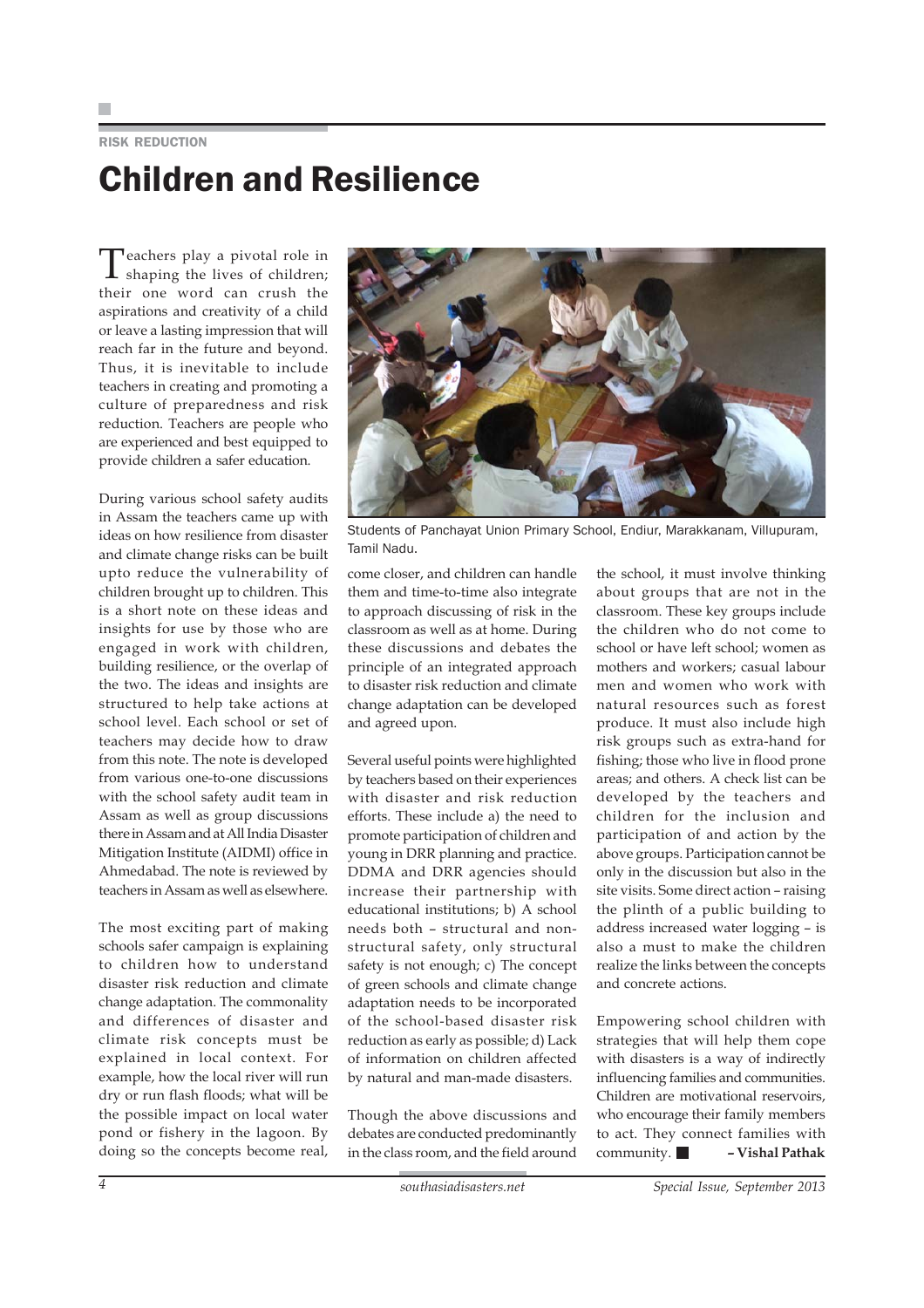INFORMATION SHARING

# The Needs of The Child

 $\int$ hen hazards create disasters,<br>the impact caused is<br>espread The Disaster caused widespread. Management Act of 2005 carefully set out the activities entrusted upon the various instruments on the national, state, district and local level. Although the act has emphasized the roles played by the authorities, it does not however explicitly mention the distinct needs of the most vulnerable. Vulnerability and Resilience can be understood as two interwoven systems where one has a substantial impact on the other. Lower the level of resilience, higher will be the vulnerability of the individuals. "The ability of a system, community or society exposed to hazards to resist, absorb, accommodate to and recover from the effects of a hazard in a timely and efficient manner, including through the preservation and

restoration of its essential basic structures and functions"(UNISDR). These concepts are inter-connected. Building a nation's resilience and building the resilience of its people will help the nation survive a disaster. It may not be able to bounce back better, but it may be able to withstand the crisis and not lead to a complete collapse of the systems. Resilience can be looked at as a long term investment. The more resilient a nation, lesser would be the negative impact of a disaster.

According to the Humanitarian Charter developed as a part of The Sphere Project, "People affected by disaster or conflict have a right to receive protection and assistance to ensure the basic conditions for life with dignity." The needs of children as a special group often go

unrecognized. Children require special protection as disasters affect the social structure and break up families into smaller units. Nursing babies may get separated from their mothers, this may stunt their growth due to lack of sufficient nutrition. Disaster Risk Reduction strategies must therefore highlight the special assistance required for children who are far more vulnerable in situations of disasters. Disasters, whether natural or human-made have long lasting impact on the growth and development of the young. Children enjoy the same rights as the rest; their needs however distinctly vary to those of the adults who are affected by disasters. Children form the backbone of the nation, they are the future. It is for this reason that to ensure a stronger future, the needs of children should not go unnoticed. **– Snigdha Anil Ratanpal** Navi Mumbai

### Voices on School Safety and Climate Change

"Government has understood the importance on school safety, therefore the education department is emphasizing in preparing School Disaster Management Plan (SDMP) in all schools of Assam. Imparting knowledge on disaster management to children from early years will help them to tackle extreme situation in future."

> **– Mr. Lohit Gogoi**, District Project Officer, Dhemaji district, Assam





"The impact of climate change is being felt worldwide, and it is children who are often the hardest hit as climate change-induced disasters impede their access to basic services and threaten their right to protection. Therefore, it has become very important to generate awareness regarding disaster management among students and school staff."

> **– Ms. Smita Chetia**, District Project Officer, Tinsukia district, Assam

*Special Issue, September 2013 southasiadisasters.net 5*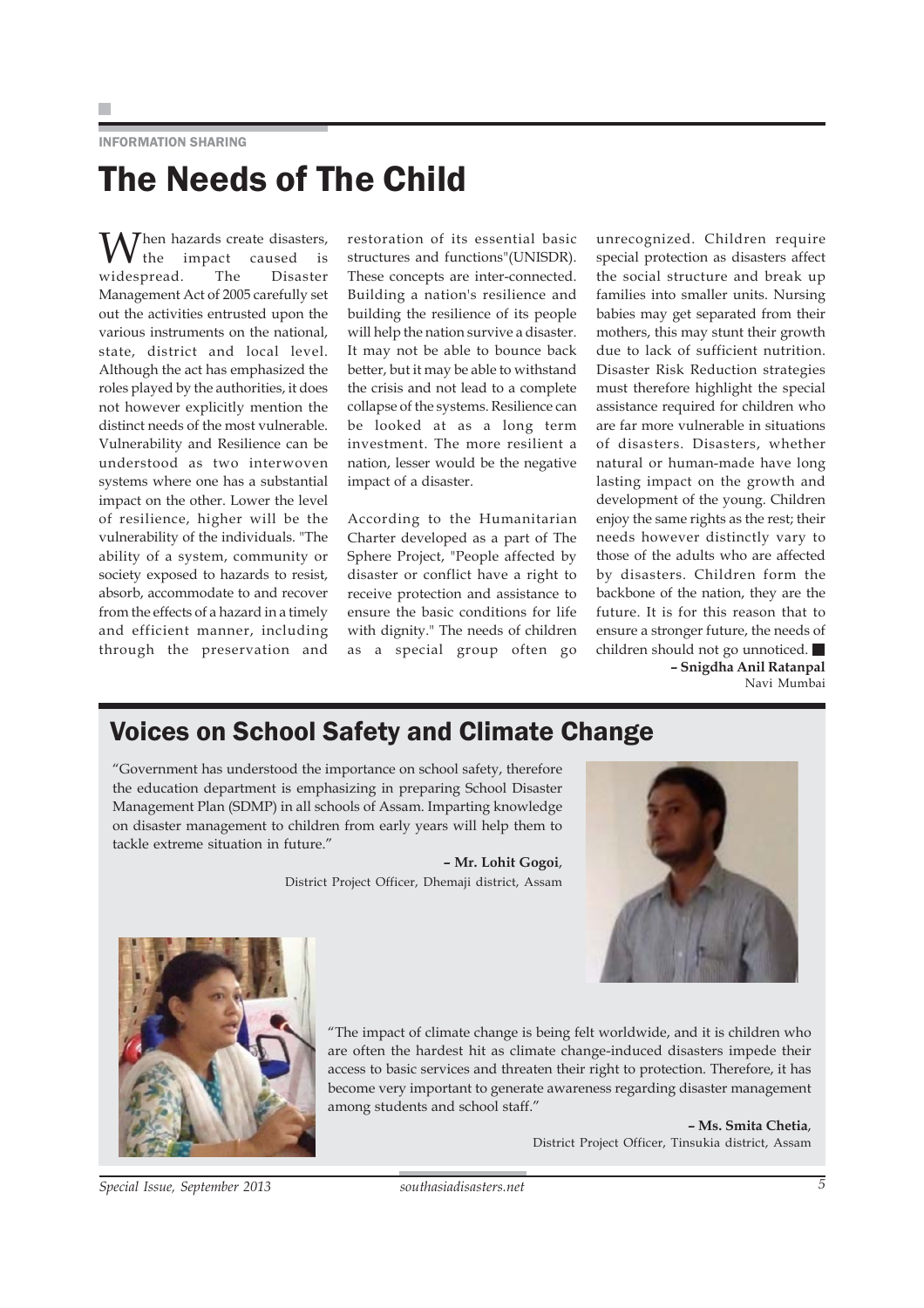### RISK MANAGEMENT

## Climate Smart Disaster Risk Reduction in **School**

For children all over the world, climate change is an unjust inheritance of a future which is far from predictable<sup>1</sup>. Our children and those as yet unborn deserve to live in a world that is healthier, safer and which offers a more sustainable future; exactly the type of world we would want to live in. However, there is no doubt that the present generation is uniquely contributing to the increasing chaos in the environment, the burden of which will be carried by the next generations.

Scientists and researchers have found that disaster risk reduction is closely linked to climate change; and linking it to development can easily reduce the vulnerability of people. For example, Assam, Odisha and other states in India are affected by climatic extreme events due to its geographical location and its vulnerability. The impact of climatic hazards will be greater because of growing population and unsafe conditions in schools. Scientists are 95% certain that humans are the "dominant cause" of climate change<sup>2</sup> which will increase the vulnerability of children.

In 2009, the Government of India enacted the Right to Education. The law provided right to elementary education to each child of the country. Soon the government realised about the safety issues that are related to schools. The current long term efforts of the government through Sarva Shiksha Abhiyan has played a vital role in creating a suitable atmosphere to address safety issues and



The picture is drawn by a Mr. Imanu Shah who is a assistant teacher from Desang Dhai–Ali High School, Sivasagar district in Assam that depicts the disaster situation in Assam.

integrating the safety of children and schools in education.<sup>3</sup> Recently, participation of children in the National Platform for Disaster Risk Reduction (NPDRR) Towards Development of a Post 2015 framework not only encouraged children to be a part of school disaster management teams but also prepared them for extreme future disasters and making schools greener. Such involvement will spread awareness about importance to reduce the carbon footprints for safer future. Schools must take initiatives to cut down its carbon emissions as they are the social temples from where positive change originates.

Being climate-smart at schools will not only involve educating children and school staff about energy efficiency, environment and recycling, but will also allow them to manage the implementation of green measures at school. It is proved that encouraging students to take responsibility for the climate smart activities at school will develop a sense of responsibility for the surrounding as well.

Population is continuously rising, and the planet can no longer afford this reckless and environmentally disastrous system. Therefore, it is essential to include children in climate smart school activities and curriculum as they will play a critical role in tackling the issues of climate change and sustainability. Being climate smart is the first step to prepare school children to deal with problems of climate change so that they can come up with solutions in future. **– Khyati Halani**

1 http://www.plan-uk.org/resources/documents/child-csdrm

3 National Education Day: Right to Education Includes Right to Safer Education by Vishal Pathak, AIDMI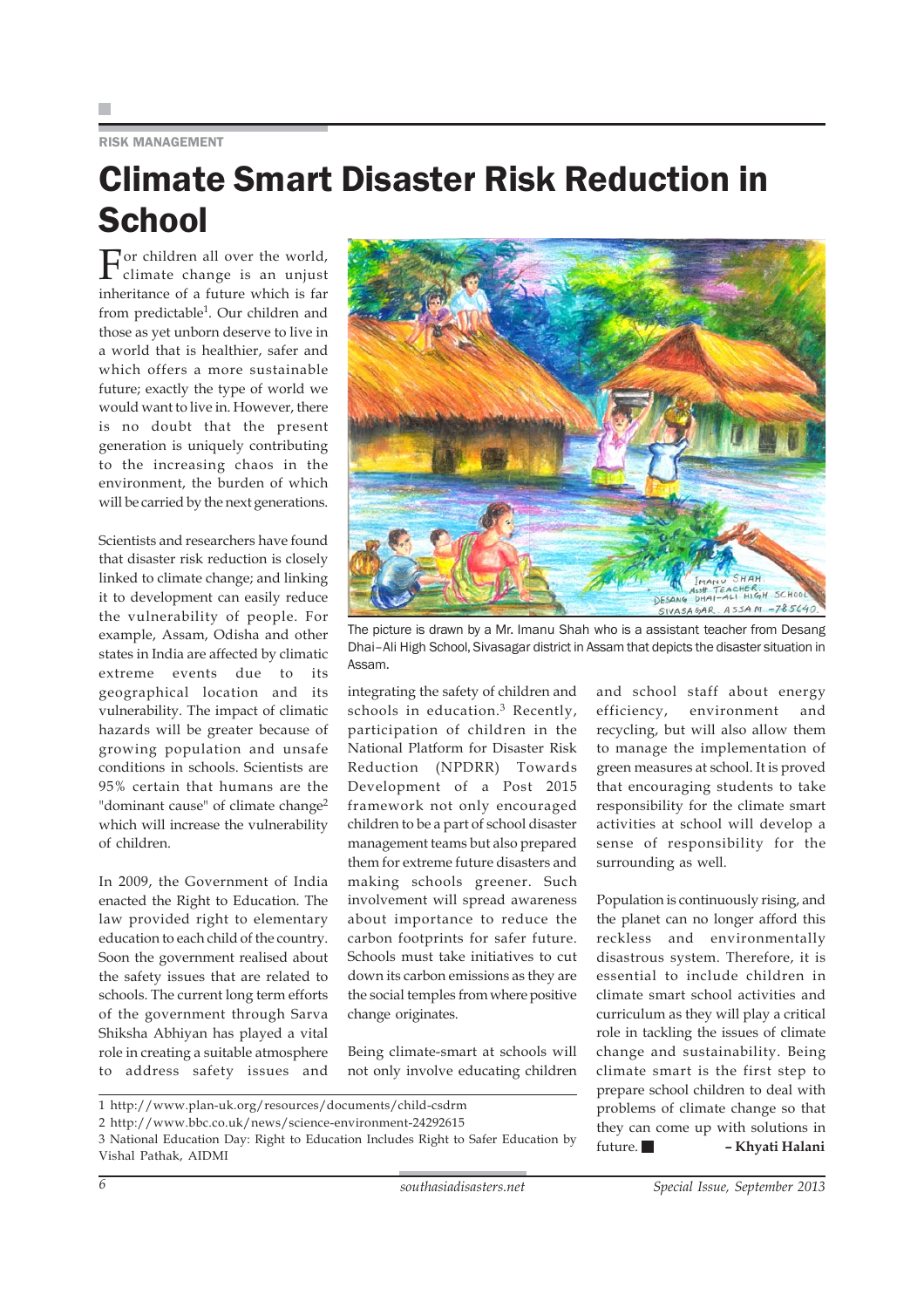RISK ASSESSMENT

# Living Dangerously

The coastal region in Bangladesh especially the Sundarbans, is characterized by constant changing geographic and geomorphologic volatile situation which is extremely vulnerable to natural disasters triggered by climate change. Because of geographical location, configuration, plenty of rivers and tributaries and monsoon weather, Bangladesh is highly vulnerable to the impacts of climate change and diverse exposure of natural disasters. Impacts of global warming, like other parts in the world, are being increasingly observed in the gradual change of climatic behavior in Bangladesh. As a result Bangladesh frequently experiences multiple hazards like floods, cyclones, droughts, salinity, water-logging, river and coastal erosion, hailstorms, tornados, tidal surge, earthquake, landslides, tsunami and fire.

Disasters adversely affect all aspects of children's daily life and life chances covered by the United Nations Convention on the Rights of the Child (CRC). Children's rights to survival, to protection, to clean water, sanitation, food, health and education remain in serious threat due to

disasters. In the course of every disaster, people have to suffer as they frequently lose the sustainability of their livelihoods,

stock, seeds, tools, livestock, shelter and employment. Increase of disasters of coastal region especially in the Sundarban region of Bangladesh in frequency and intensity further undermines people's resilience and increases poverty and this situation particularly diminishes life chances of children as a dependent and vulnerable group. Under these circumstances, this is a regular phenomenon of the coastal region especially in the Sundarban region of Bangladesh that the infants, young children, and pregnant and lactating women (PLW) are vulnerable to malnutrition and micronutrient deficiencies, especially since their nutritional requirements are relatively high, but they are less able to negotiate their fair share of food within the household. Where the nutritional status of children is



their everyday Children are forced to collect fingerlings from coastline. needs like food

already poor, it is exacerbated in a disaster situation. Analysis of the damage and loss assessment of different disasters explains children's of the coastal community more vulnerable situation due to every disasters.

Further for livelihood support of many displaced families in the mangrove areas of Sundarban belt, the children are forced to cut day mangrove forest, collect fire-wood for selling them to market. They are also engaged to catch many marine species fingerlings for marketing to the large prone hatcheries to support their families by leaving their schools.

**– Md. Rafiqul Alam** Executive Director Dwip Unnayan Sangstha, Bangladesh



No Education, children are engaged to collect fire-wood from river-eroson affected areas.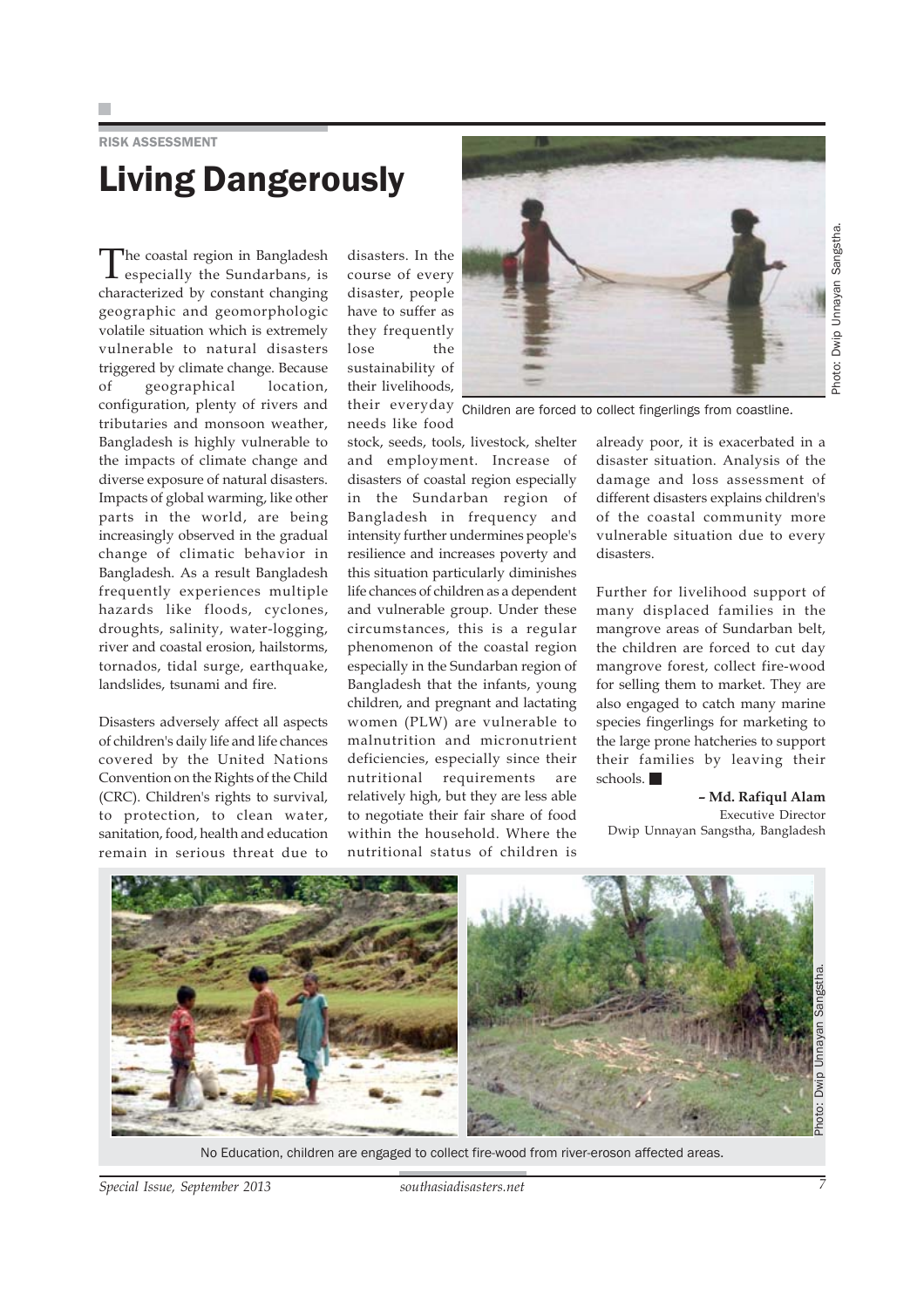# Adaptation and Loss and Damage Associated with Climate Change in the Asia Pacific: Integrating Scientific Aspects

The "International Conference on Adaptation and Loss and Damage Associated with Climate Change in the Asia Pacific: Integrating Scientific Aspect" was held on 30–31 August 2013 in Bangkok, Thailand". The conference aimed to address key questions related to the loss and damage associated with climate change to promote a shared understanding on the issue among various stakeholders including: what are limits and barriers to adaptation?; what is the scientific understanding on adaptation and loss and damage?; what challenges and opportunities lie ahead in governing adaptation from view point of risk management?; what adaptation and loss and damage related lessons can we learn from the recent major climatic events?; what are slow onset impacts of climate change and how tackle with them?; and what are the technical, institutional and capacity measures required to deal with adaptation and loss and damage?

The conference saw participation of over 100 scientists and climate change practitioners from 24 countries. The conference participants exchanged scientific knowledge and experience from disaster management and climate change adaptation that respond to climate change impacts. The exchange sought to provide useful information to address loss and damage based on current scientific understanding. The conference also provided an important platform for scientists and practitioners to begin developing appropriate pathways to understand loss and damage. Other key issues participants discussed included the role of financial tools in managing loss and damage, the lessons on loss and damage from recent extreme weather events in Bangladesh, the Philippines, Thailand, Japan etc., and the implications of loss and damage to planning and implementing community based adaptation. In terms of scientific understanding, the



International Conference on Adaptation and Loss and Damage Associated with Climate Change in the Asia Pacific, August 30–31, 2013, Bangkok, Thailand.

ensued discussions highlighted the need for greater efforts to resolve issues related to resolution of the current global climate models, scale issues related to predicting extreme events particularly that of multivariable extreme events, attribution of changes in extremes and investments in data collection, archival and sharing so that the data shared can be used for shaping appropriate policy actions.

In conclusion, it was recognised that the Climate Compatible Development is where the three areas of mitigation, adaptation and sustainable development intersect and that future work includes enhancing knowledge sharing network activities by sharing and applying the cases of Bangladesh, which were introduced during the Conference, to other countries and regions through knowledge sharing network such as Asia Pacific Adaptation Network (APAN) to effectively utilise the funding made available from sources such as Asia-Pacific Network for Global Change Research.

The international conference was funded by Ministry of the Environment of Japan and jointly organised by the Institute for Global Environmental Strategies (IGES), Asia Pacific Adaptation Network (APAN), the United Nations Environment Programme Regional Office for Asia and the Pacific (UNEP-ROAP), and other partners.

> **– Dr. Puja Sawhney** Institute for Global Environmental Strategies (IGES), Japan

*For more information: www.asiapacificadapt.net/loss-anddamage-2013*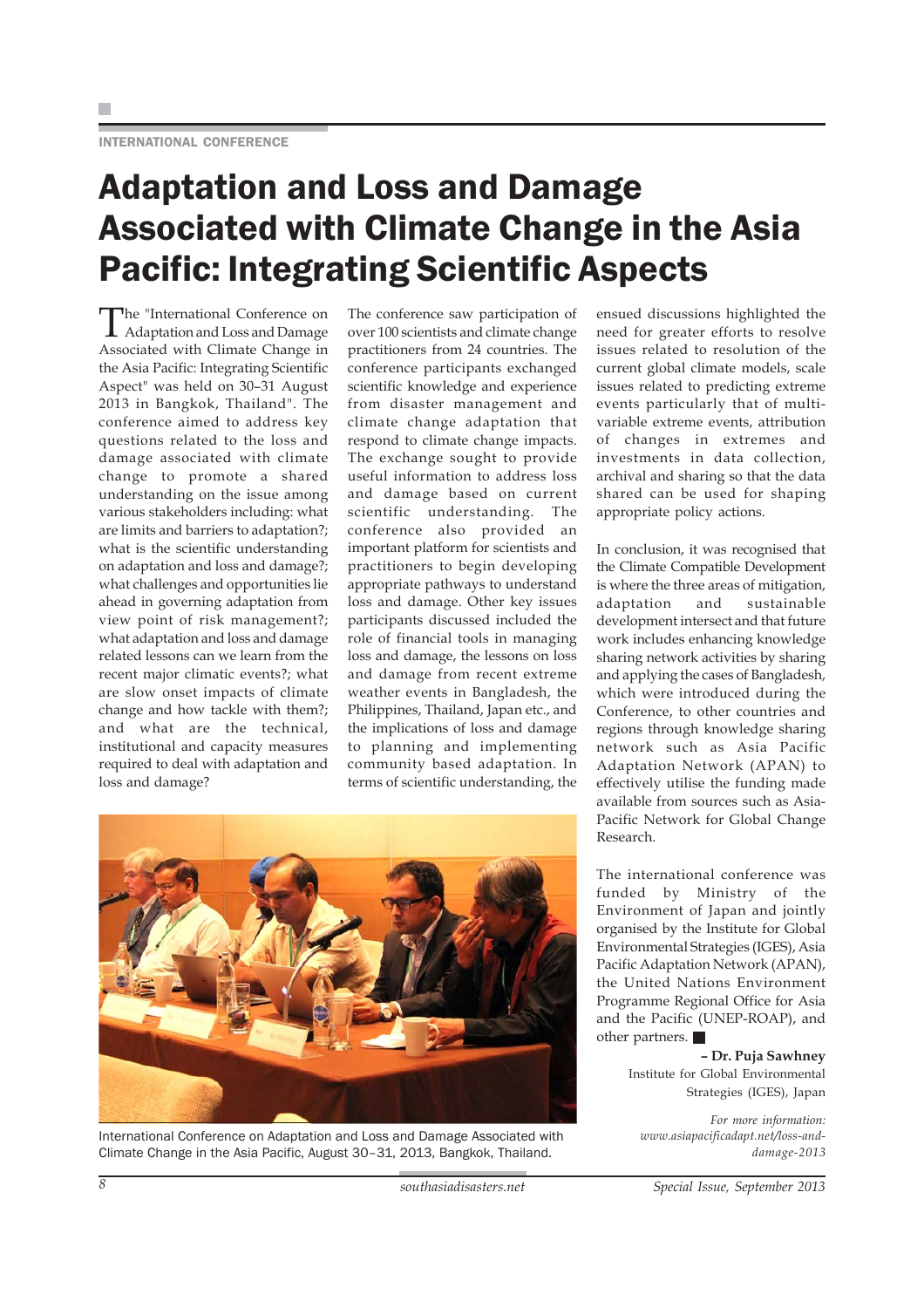INFORMATION SHARING



The increasing incidents of<br>villages catching fire have now become a growing concern in West Champaran district of Bihar. This has to be looked in different contexts.

On the one hand the weather and the heat waves (Western wind) do give an opportunity to fire sources for spreading at a rapid pace and on the other the huts(Thatched houses) work as smooth grounds giving all possible sources for the fire to

devastate. This has been seen in many incidents and the villagers from the affected villages often do try and give their best possible efforts to prevent or restrict the devastation. However, the speed of onset is so rapid that these efforts in some places go in vain. It will also be futile to argue that there is an absence of fire brigade in nearly places or that the fire brigade never reaches in time. Because these incidents don't even allow time for the nearest stations to respond,

## Child's Right to Participation in National School Safety Programme: Key Challenges



- What is the meaning of authentic child's participation?
- Why is it important to local democratic governance?
- What motivates children and civil society to participate?
- What are the pre-conditions for authentic participation?
- Where the pace for participation?
- How are the voices of marginalised girl child, dalits child, children of minorities and other excluded children incorporated in the local democratic governance?

the scale of devastation is much large for distant villages.

The only solution that can be explored at the present day scenario is strengthening the capacity of the villages to respond and this capacity is inherent in the traditional and indigenous practices. There have been success stories in many villages where the damage could be minimized. The villagers did a fabulous job in some places in which they succeeded in breaking the chain of fire. What they did was simple, when one hut caught fire, they left the nearest five or six huts as the fire will any ways get them, they snatched away the next two three huts and created hole as much as they can on the land from the huts were snatched.

They also tried through water as much and fast as they can on the whole and by the time the fire could destroy the already left five or six huts, the breaking of the chain and creation of barrier could stop the fire from spreading and thus reduced the damage. This practice needed to be scientifically studied and if found suitable can be replicated in vulnerable villages through village fire response team.

**– Anand Prokash Kanno**

*Special Issue, September 2013 southasiadisasters.net 9*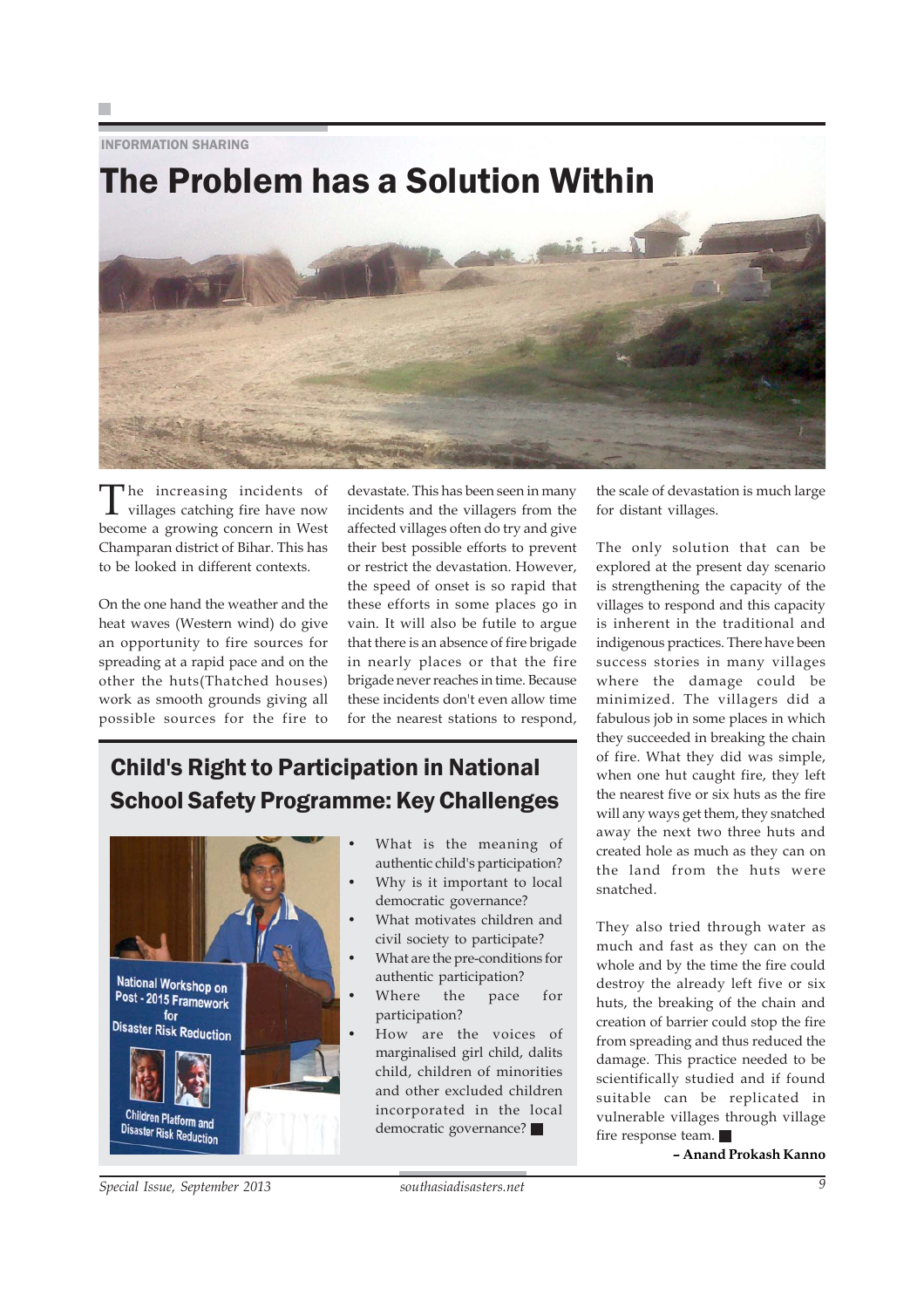### SAFER SCHOOLS CAMPAIGN

### Safer Schools Campaign in HFA 2

The achievements of safer school campaign in Hyogo Framework for Action (HFA) may not be finding its due place in the discussions around HFA 2. Time, money and efforts are put in by communities and countries in Asia Pacific, in addition to donors and the UN system to launch and make effective the global campaign to make schools safer from disasters. The results may remain scattered. Would HFA 2 build on these plans and results? How? Who? And in what direction? AIDMI requested International Strategy for Disaster Reduction (ISDR) to initiate a timely discussion on this to ensure that achievements are enhanced and sustained in Post 2015 HFA. The safer school campaign initiative is too important to be overlooked on HFA 2 process.



Mock drill against earthquake in progress at John Firth Christian Mission School, with 26 schools of Lakhimpur district, organized by District Disaster Management Authority, Lakhimpur and AIDMI in collaboration with ASDMA.

### BRIEF REVIEW OF DISASTER MANAGEMENT PLAN (2013-14)

### Department of Women and Child Development, Government of Odisha

**D**isaster Management Plan for<br>Child Development is Department of Women and Development comprehensive and informative. The organisational structure of officials during disaster is defined. The Hazards and Risks in Odisha are identified however there is a need to identify and address disaster risks faced by girls, boys and women in Odisha. The process and methodology adopted while making the plan is not mentioned. Participation of community especially girls, boys and women is not assured in preparedness, mitigation and response during disasters in plan. The various programs under the department like ICDS, SABALA, MAMTA etc.

need to be integrated with disaster management plan of the state. Odisha, being prone to water borne diseases, specific focus needs to be given to WASH facilities. Legal framework for disaster management under the guidelines of NDMA lacks integration with State, Districts and block level authorities and DM plans of other departments. Training of emergency focal points (Teachers and students) on disasters needed. Also, it is mentioned in the plan that department personnel need to be trained in mitigation and management of various disasters. Focal persons to handle humanitarian supplies and procurement, communication & information during disasters are not

identified. While preparedness metrics has been developed in plan, the deadlines, resources available and responsible authority are not defined. Rescue measures to be taken during different disasters are not clearly defined. The guidelines for resource persons and mobilisers are not set. There is a huge requirement for human resource at various levels. The plan fails to address the vulnerability of girls, boys and women to climate change in Odisha. In brief, the plan needs to be updated with inclusive approach making children and women at the centre of disaster risk assessment and mitigation as well as response planning.

**– Gautam Bhut**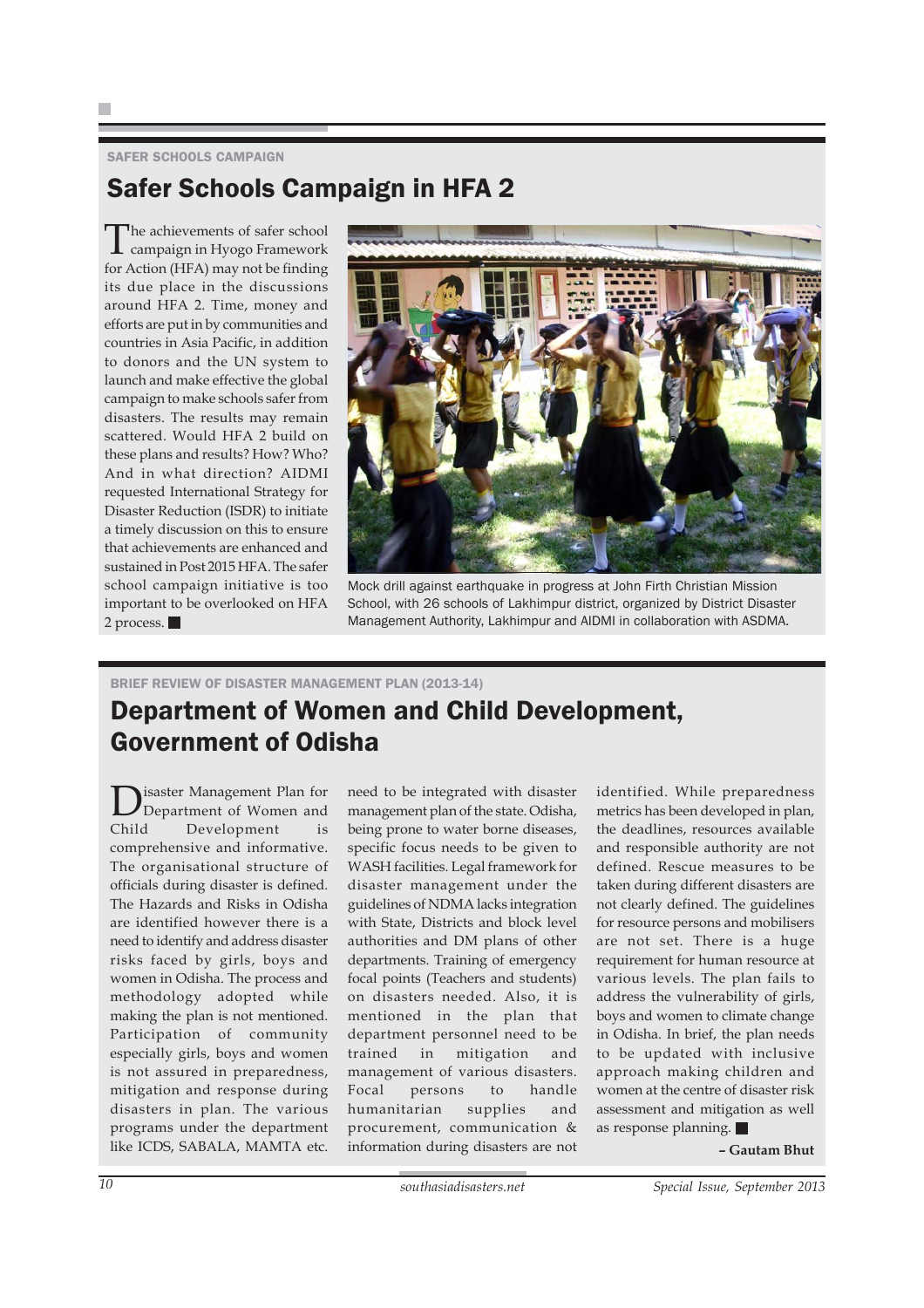#### INTERNATIONAL RECOVERY PLATFORM

## Children and Smart Disaster Risk Management

 $\sqrt{I}$ ith increasing disaster risks and impacts of climate change on children, a more comprehensive approach to school safety is imperative. The actions required for a disaster resilient and sustainable education sector should include:

- 1. Integration of disaster risk reduction in the **school curriculum**. This includes understanding of principles of mitigation as well as learning the do's and don'ts for disasters.
- 2. Development of **extra curricular activities** for students, to complement the disaster risk reduction curriculum, e.g. games (board and computer) and quizzes.
- 3. Development of **training modules**, used at teacher training institutes to transfer pedagogy skills for the disaster risk reduction curriculum. This would entail capacity building of the teacher training institutes and development of master trainers and resource persons who can teach other teachers.
- 4. Development of guidelines for **emergency planning** in the schools, with templates for the emergency plans and guidance on the process to develop the plans at the school building level.
- 5. Establishment of a mechanism for regular **mock drills** at schools, to test and update the school based emergency plans.
- 6. Development of **guidelines for the construction of safe school buildings**.
- 7. Development of **training modules** and capacity development of training institutes for training in safe construction practices.

8. Development of **guidelines for assessment** of vulnerability of school buildings and **retrofitting** of the buildings based on the results of the assessment.

Sufficient material is available on these topics in the public domain. It is a reflection of the apathy of society that stronger action is not taken for implementation of these steps, many of which are low cost or no cost. The least cost tool for saving lives in schools may the periodic conduct of mock drills. Below are some guidelines for organizing a mock drill.

- 1. The school staff and students should study the emergency plan carefully and make sure they understand all aspects of the plan.
- 2. The early warning team must decide on the mode of alarm and let all persons know the form of the alarm. (Bell, siren, etc.)
- 3. The evacuation team must designate the safe areas and evacuation routes. These details must be made available to all by means of maps displayed at prominent locations. The route to the safe areas should be displayed by signs.
- 4. All the staff and students must know what they are to do once they hear the alarm.
- 5. First priority in a school should be for evacuation of the junior classes and physically challenged persons as they are the most vulnerable.
- 6. In the rooms and classrooms all persons must line up, form a queue, and leave to the outside assembly area or safe area.
- 7. The class teacher must be the last to leave the room, and will walk along with the students.
- 8. Girl guides, scouts, prefects and monitors must help in this process.
- 9. At the safe area there will be a head count. If any person is missing then the information must be given to the emergency responders.
- 10. No one will run, turn back or shout. This is important to prevent panic and stampede.
- 11. The last to leave the premises should be the Principal and senior staff. They can lock the valuables before leaving.
- 12. Parents must be made aware of the process so they do not interfere in the safe evacuation.
- 13. The outside agencies such as police, fire and rescue services must be informed of the mock drill and requested to be present during the drill.
- 14. If there is need to evacuate outside the school premises then traffic police must help, especially at junctions, to enable safe crossing of roads by the children.
- 15. Evacuation to the safe area should not take more than 20 minutes.
- 16. Take feedback from all participants for amendments to the emergency plan.

Adopting such simple measures in each school will develop an understanding of a culture of preparedness amongst the children. This will be the foundations of a better prepared society in the future.

#### **– Sanjaya Bhatia,**

Knowledge Management Officer, International Recovery Platform (UNISDR), Japan